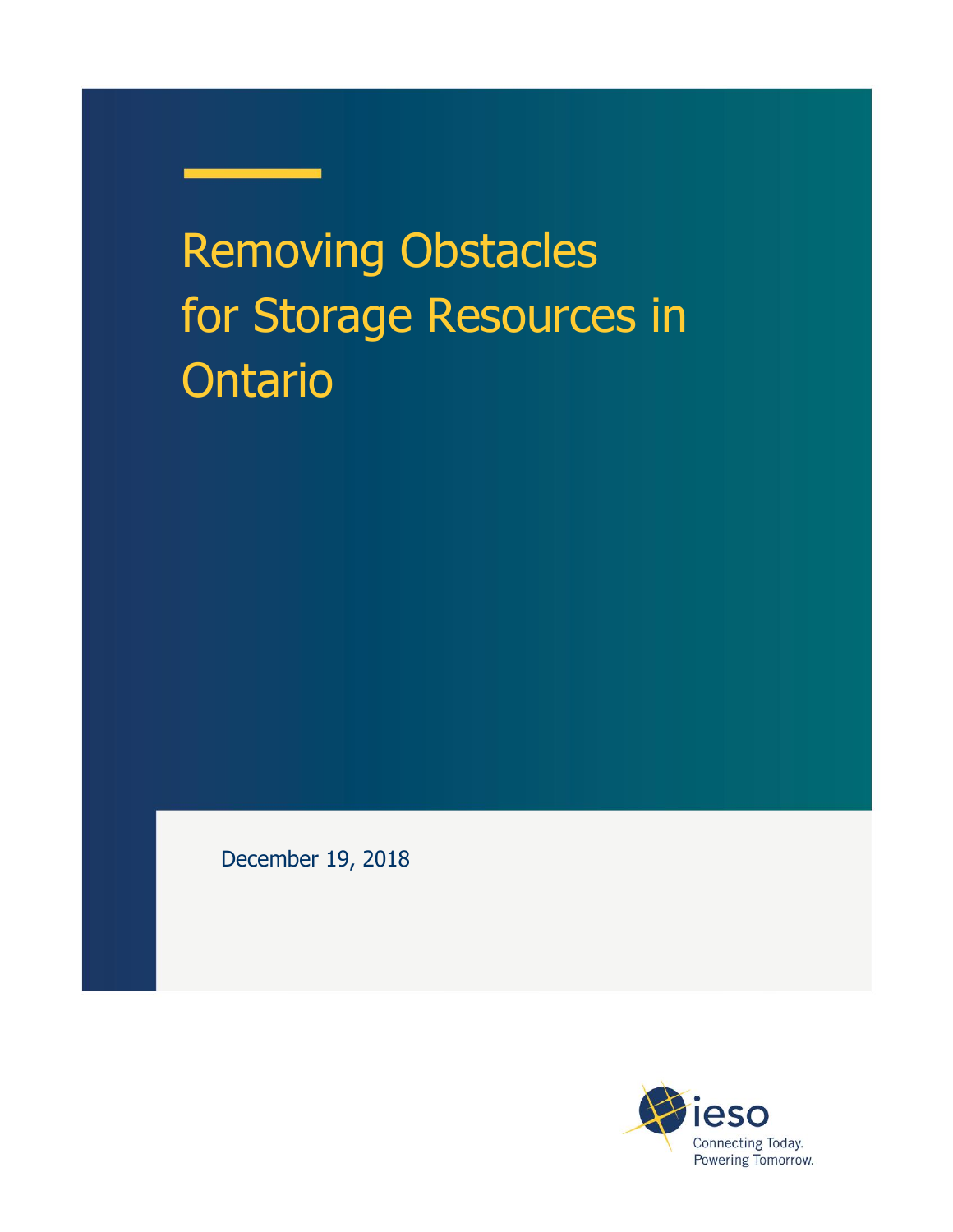# **EXECUTIVE SUMMARY**

#### **Background**

Given the proliferation of distributed energy resources (DERs), including energy storage, and the growing role they are poised to play in maintaining system reliability and enabling customer resiliency, system operators are exploring ways to integrate these resources into their systems.

According to Bloomberg New Energy Finance, the global energy storage market will double six times between 2016 and 2030, rising to a total of 125 gigawatts. This is similar to the solar industry's expansion between 2000 and 2015, when solar share, as a percentage of total generation, doubled seven times.

When Ontario's current electricity markets, supporting tools and processes, and regulatory frameworks were created, the widespread adoption of storage technologies (aside from largescale pumped hydro) was not contemplated and many of the storage technologies available today were unknown.

The emergence of new energy storage technologies has changed the paradigm in a sector that has traditionally been operated with conventional resources that act as a load or a generator but not both. As a result, storage facilities are facing obstacles that limit both their ability to compete to provide services that they are otherwise capable of delivering, and to integrate into wholesale electricity markets and systems.

As Ontario moves to a more competitive and technology-neutral approach to acquiring products and services, energy storage resources need to be able to compete in the delivery of market services and be effectively integrated into the system to ensure their potential value is realized to achieve the best cost and reliability outcomes for ratepayers.

#### **IESO Committed to Supporting New Technologies**

Enabling innovation and competition of newer technologies is central to the Independent Electricity System Operator's (IESO's) innovation and efficiency agenda. Because energy storage can deliver multiple capabilities – both as a load and as a generator – supporting further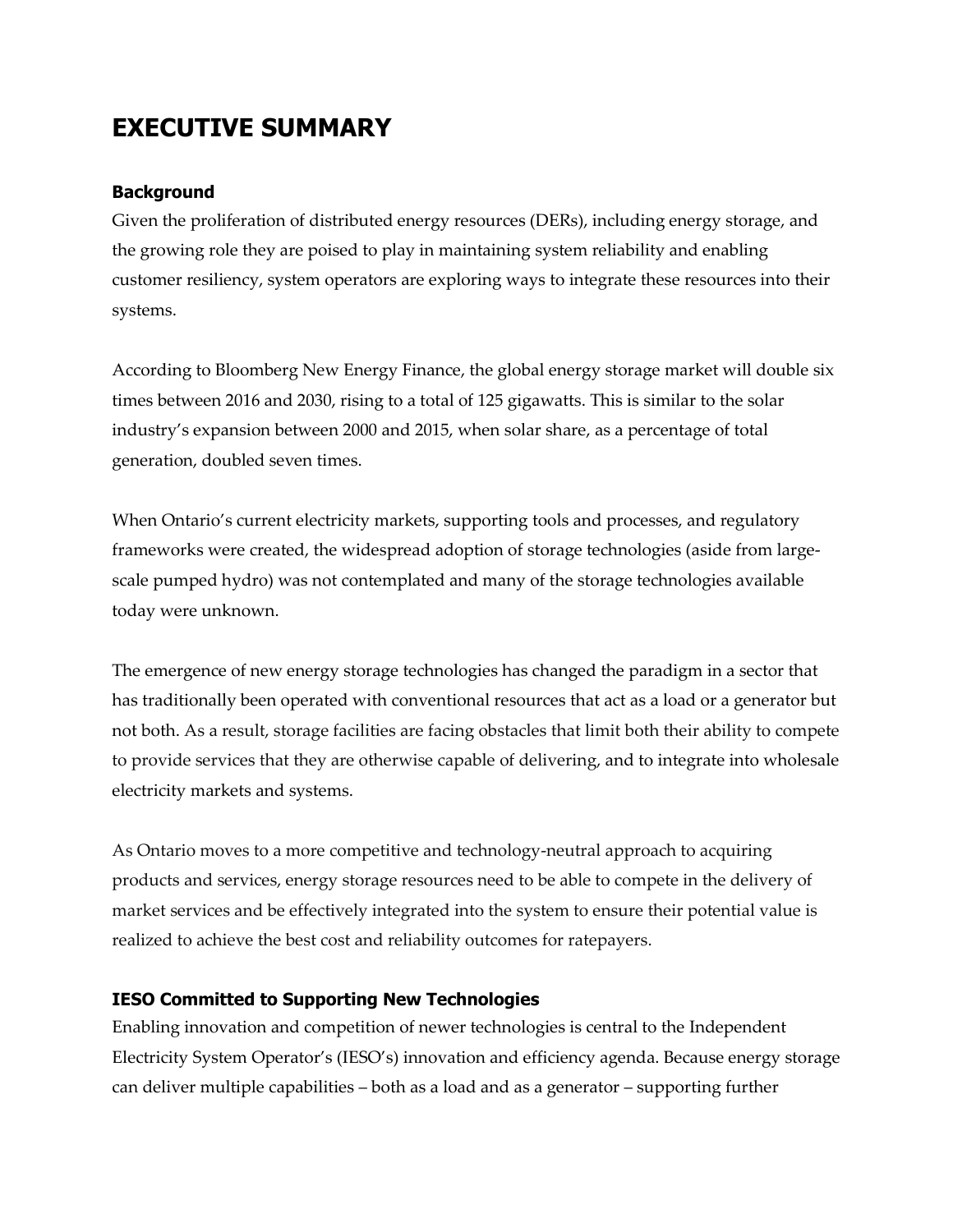integration of these resources into the electricity system is essential to sector evolution and modernization.

#### **Moving with the U.S.**

As the IESO focuses on eliminating barriers to the participation of energy storage in the electricity markets in Ontario, the U.S. Federal Energy Regulatory Commission (FERC) is making similar moves. In February 2018, FERC issued order no. 841, requiring independent system operators (ISOs) and regional transmission organizations (RTOs) to level the playing field. The order requires each ISO and RTO to revise its tariff to establish a participation model for storage resources, and implement a compliance plan by the end of 2019.

#### **Evolving Role of Energy Storage**

Despite current obstacles, energy storage is not new to Ontario's electricity system. For more than six decades, the Sir Adam Beck Pump Generating Station has been helping the IESO maintain reliability in the province through its storage of water from the Niagara River.

In 2012, the IESO launched the Alternate Technologies for Regulation pilot program and procured six megawatts of capacity from two storage facilities to provide regulation service that maintains second-by-second balance on the grid. Both of those facilities came online in 2014.

Two years later, the IESO expanded its portfolio with two procurements (Phase 1 and Phase 2 Energy Storage Programs) for an additional 50 MW of energy storage from approximately 20 different projects. These projects are providing the IESO with more information on both the reliability services that energy storage solutions can provide and the value of these solutions in Ontario.

#### **Creation of the Energy Storage Advisory Group**

In April 2018, the IESO established the Energy Storage Advisory Group (ESAG) to advise, support and assist the IESO in evolving policy, rules, processes and tools to better enable the integration of storage resources within the current structure of the IESO-administered markets.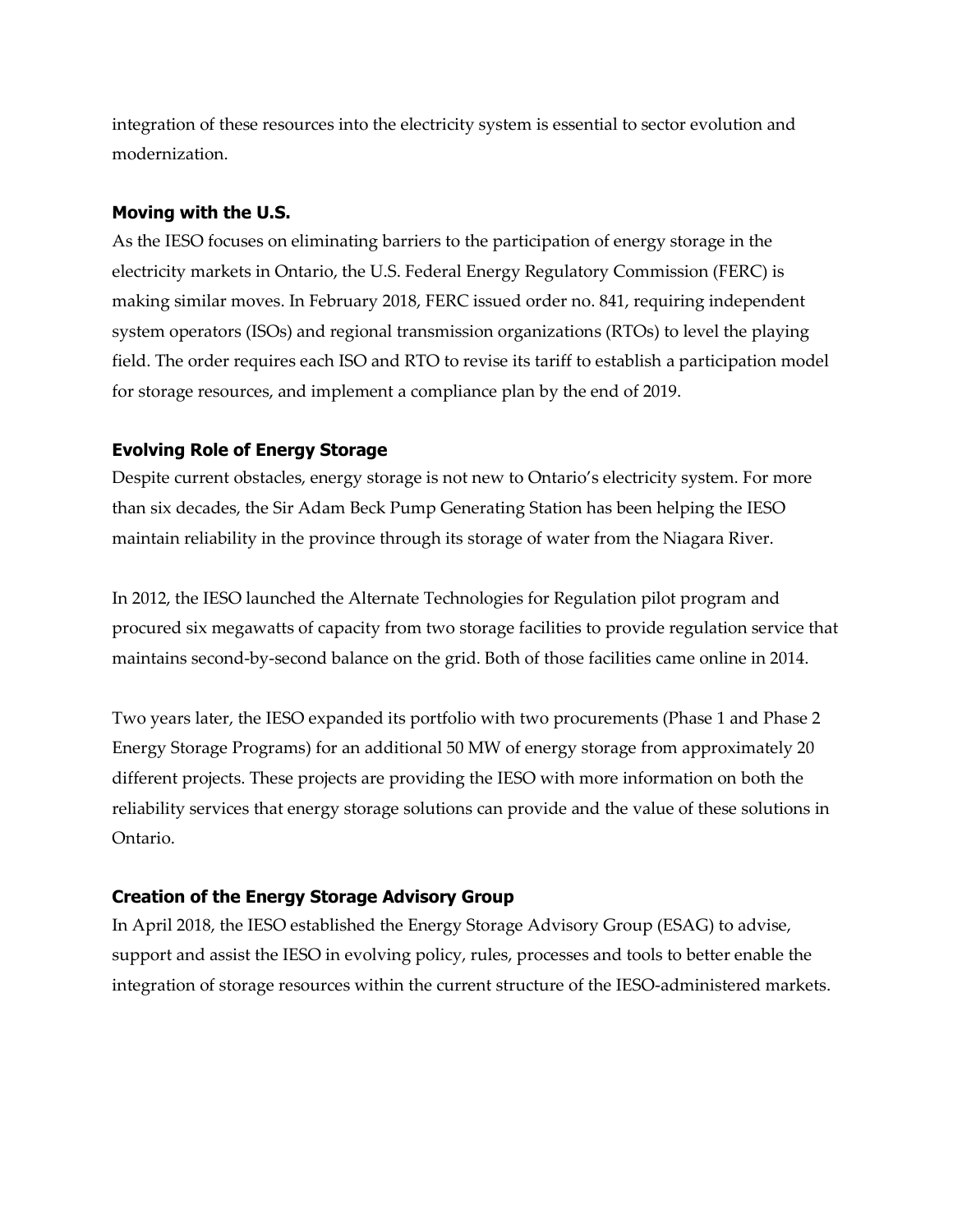The objectives of the ESAG are to:

- Support the IESO's work to identify obstacles to fair competition for energy storage resources, in Market Rules, industry codes, and regulations, and propose mitigating strategies, where appropriate;
- Provide input to the IESO's work plan and/or list of priorities to address storage-related issues and opportunities within the current IESO-administered markets, including tools and operational arrangements; and
- Advise, consult and coordinate discussions on issues which may affect storage participation in the existing IESO-administered markets.

This report focuses on the identified obstacles and mitigating strategies to address these barriers and help ensure fair competition of energy storage resources in the market.

#### **Developing Mitigating Strategies**

The IESO has developed, with consideration of feedback from ESAG, <sup>1</sup> mitigating strategies to deal with obstacles that warranted further action and relate to the IESO Market Rules, OEB Codes, or legislation and regulations. Criteria were developed, reviewed by the ESAG, and applied to an inventory of obstacles to determine which of them met these conditions.

#### **Recommendations**

 $\overline{a}$ 

- [Review and amend Market Rules](#page-8-0)
- [Review the Ontario Energy Board Codes](#page-9-0)
- [Consider energy storage in Ontario legislation and regulations](#page-9-1)
- [Consider the market-efficiency impact of applying wholesale uplift](#page-11-0) charges
- [Review the application of transmission and distribution charges](#page-11-1)
- Clarify the use of forecast revenues from distribution and transmission rates as an offset to [connection costs](#page-12-0)
- [Provide a clearer framework for including storage assets in rate base](#page-13-0)
- [Address the incentive for distributors to favour capital investments](#page-13-1)
- [Develop guidance for storage resources providing multiple services to different entities](#page-14-0)
- [Review the application of the gross revenue charge](#page-14-1)

<sup>&</sup>lt;sup>1</sup> All public comments and feedback provided by ESAG members are published on the **ESAG webpage** on the IESO's website. In addition, the IESO reviewed all public feedback at ESAG meetings and described how it was considered. The presentations reviewing the feedback are also available on the ESAG webpage.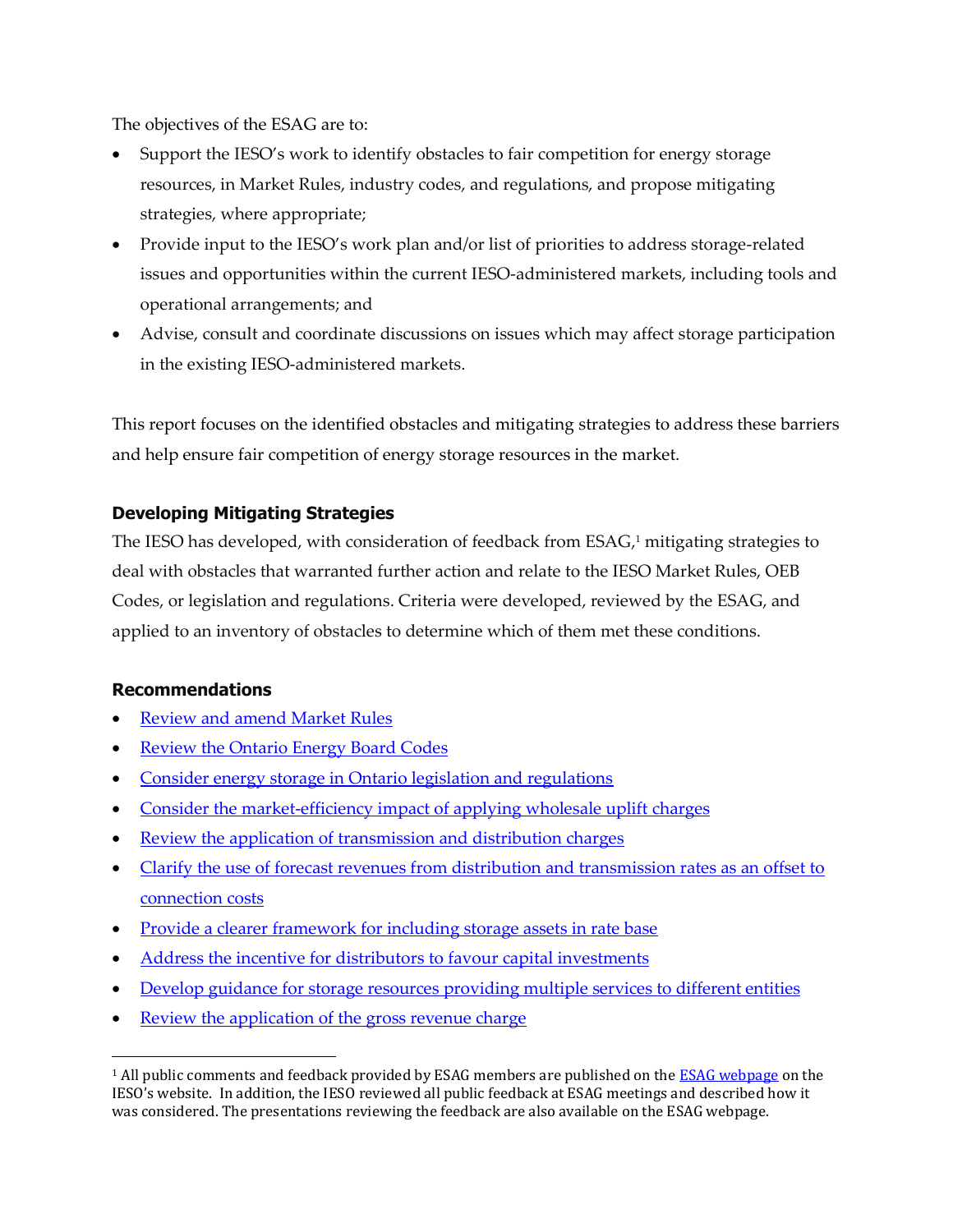- [Review the RRRP program surcharge](#page-15-0)
- Clarify the resources that transmitters and distributors can own and operate

The organizations responsible for these recommendations include the IESO, the OEB and the Ministry of Energy, Northern Development and Mines.

The IESO is committed to leveraging the ESAG as a forum to pursue solutions to the identified barriers that fall under its jurisdiction.

To encourage implementation of recommendations across the responsible organizations, the OEB and the Ministry of Energy, Northern Development and Mines are welcome to leverage the ESAG forum to continue discussions on items related to their respective mandates.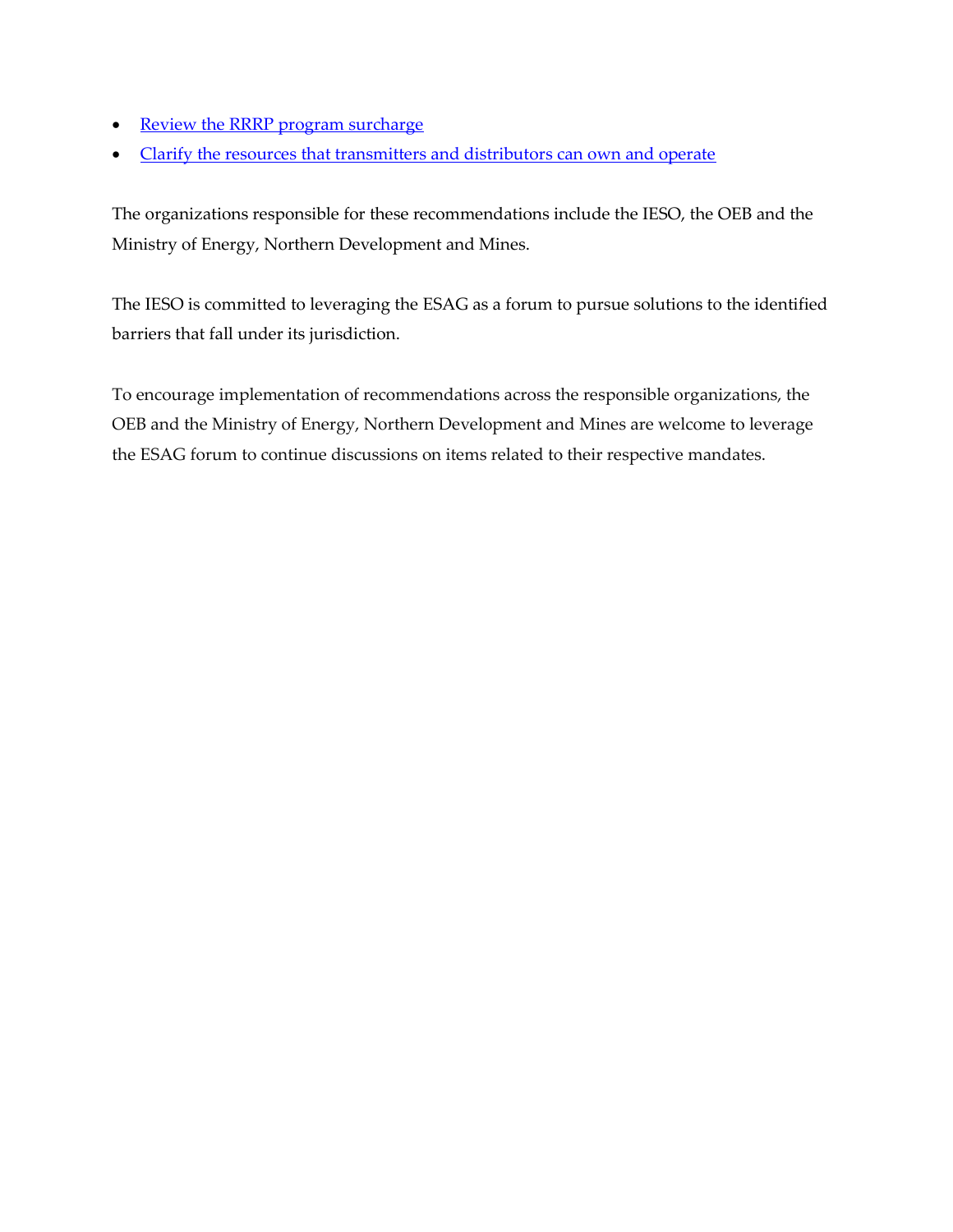### **INTRODUCTION**

#### **Background**

At any given point in time on the electricity grid, power supply and demand must be equal. Adjustments are made constantly to accommodate for predictable changes like human behaviour and unpredictable changes like equipment failure. Energy storage technologies are allowing electricity to be stored and re-injected back into the grid when it is needed, helping maintain that important balance of supply and demand and ensuring a reliable grid.

However, when the electricity markets opened in 2002, widespread adoption of distributed energy resources (DERs), including energy storage, was not contemplated (except for largescale pumped hydro). The market's system tools and processes created at that time supported the participation of conventional resources. As a result, storage facilities are facing obstacles that limit both their ability to to provide services that they are otherwise capable of delivering and to integrate into wholesale electricity markets and systems.

As Ontario moves to a more competitive and technology-neutral approach to acquiring products and services, and as the role of storage in Ontario continues to grow, these resources need to be able to compete in the delivery of market services and be effectively integrated into the system to ensure that the potential value is realized.

#### **IESO Committed to Supporting New Technologies**

Enabling innovation and competition of newer technologies is central to the Independent Electricity System Operator's (IESO's) innovation and efficiency agenda. Identifying, understanding and removing barriers to new technologies will help enable the innovation of these participants.

Because energy storage can deliver multiple capabilities – both as a load and as a generator – supporting further integration of these resources into the electricity system is essential to sector evolution and modernization.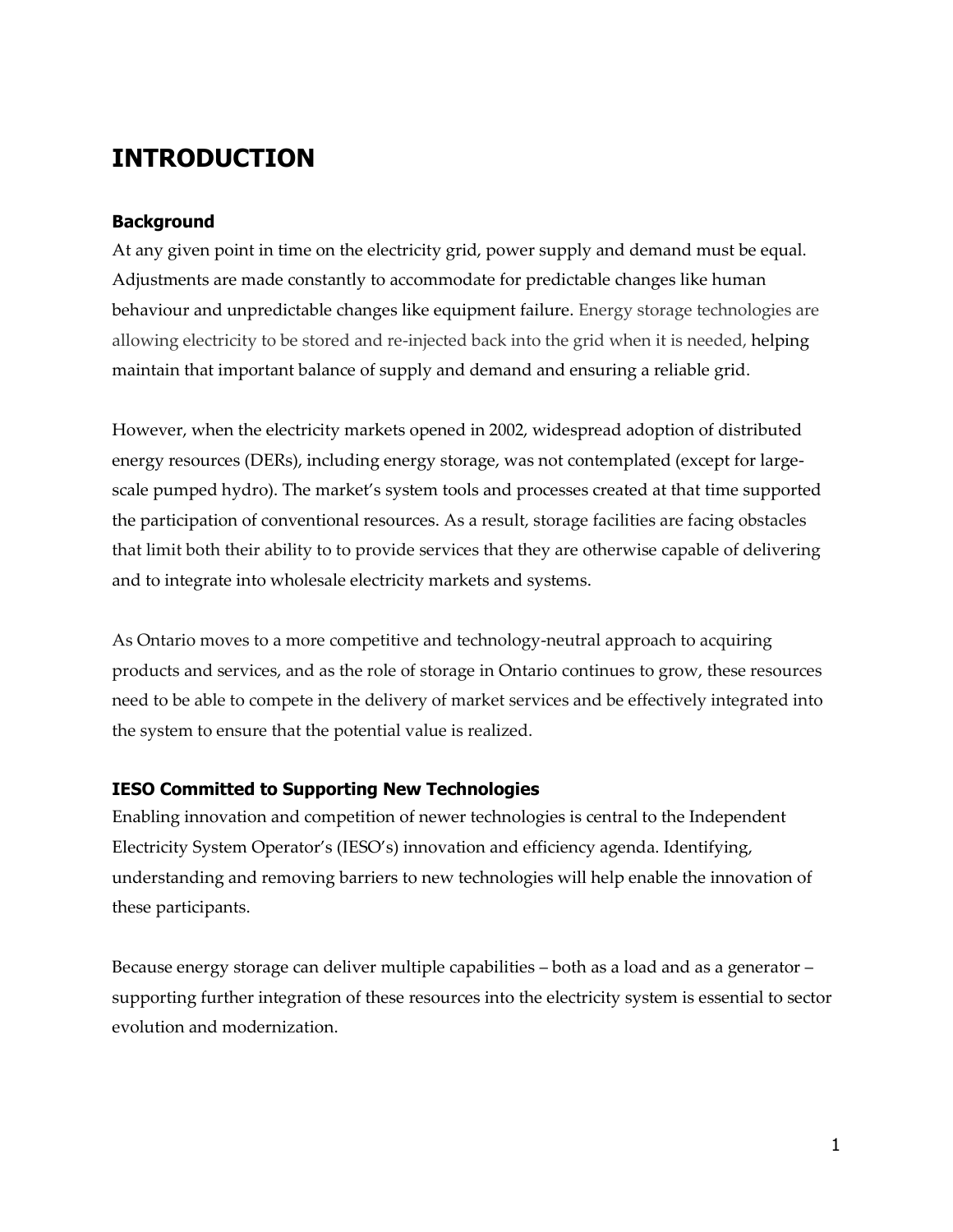#### **Creation of the Energy Storage Advisory Group**

In April 2018, the IESO established the Energy Storage Advisory Group (ESAG) to advise, support and assist the IESO in evolving policy, rules, processes and tools to better enable the integration of storage resources within the current structure of the IESO-administered market.

The objectives of the ESAG are to:

- Support the IESO's work to identify obstacles to fair competition for energy storage resources;
- Provide input to the IESO's work plan and/or list of priorities to address storage related issues and opportunities; and
- Advise, consult and coordinate discussions on issues which may affect storage participation in the existing IESO-administered markets.

#### **Moving Forward**

The recommendations in this report are an important step in removing the barriers facing energy storage resources in Ontario. However, there is still more work to be done by the sector, including the Ontario Energy Board (OEB) and the Ministry of Energy, Northern Development and Mines.

As an IESO advisory body, the ESAG will continue to play a key role in helping to implement report recommendations that are within the IESO's mandate through ongoing discussions in 2019.

The recommendations in this report are expected to be used as one input to the OEB's initiatives to: identify regulatory reforms for distributed energy resources (DERs), such as storage; and, encourage utilities to strengthen their focus on long-term value and least-cost solutions. 2 Through this OEB-led work, dialogue related to a number of the recommendations included in this report is expected to continue.

 $\overline{a}$ 

<sup>&</sup>lt;sup>2</sup> As described in the OEB's [2018-2021 Business Plan](https://www.oeb.ca/sites/default/files/OEB-2018-2021-business-plan.pdf)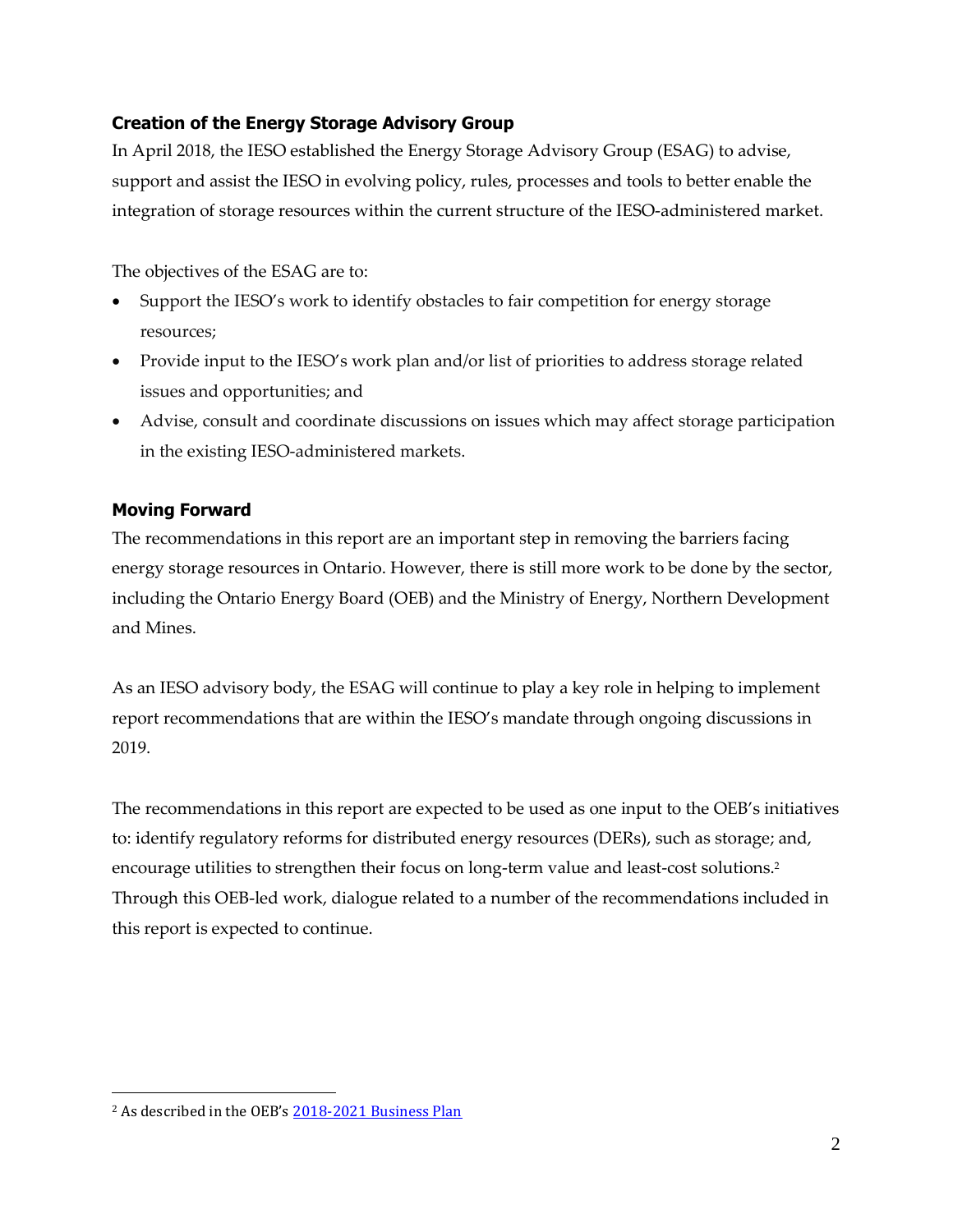#### **Recommendations**

The ESAG examined many different barriers to fair competition of storage resources within the current market structure. The complete inventory can be found on the **ESAG page** on the IESO website. 3

The IESO has developed, with feedback from the ESAG, strategies for mitigating obstacles in the inventory that relate to Market Rules, OEB Codes, legislation and regulations, based on the criteria described in Appendix 1.

The recommendations fall into two categories. The first addresses lack of clarity in Market Rules, OEB Codes, and [legislation and regulations](#page-7-0) related to energy storage resources, while the second deals with specific concerns within the Market Rules, OEB Codes, Policy and Guidance, [and legislation and regulations,](#page-10-0) or any combination thereof.

# <span id="page-7-0"></span>**LACK OF CLARITY IN MARKET RULES, OEB CODES, AND LEGISLATION AND REGULATIONS**

With often no reference to energy storage in the Market Rules, OEB Codes, and legislation and regulation, all parties are left to interpret how the existing rules apply. Because storage resources act as both a load and a generator, the intended application and interpretation of existing rules for loads and generators is often unclear. This can create confusion and inefficient outcomes.

To remedy these concerns, this report recommends

- The IESO [review and amend its Market Rules;](#page-8-0)
- [The OEB review its](#page-9-0) relevant Codes; and

 $\overline{a}$ 

 The Government of Ontario c[onsider energy storage in Ontario legislation and](#page-9-1)  [regulations.](#page-9-1)

<sup>3</sup> http://www.ieso.ca/en/Sector-Participants/Engagement-Initiatives/Engagements/Energy-Storage-Advisory-Group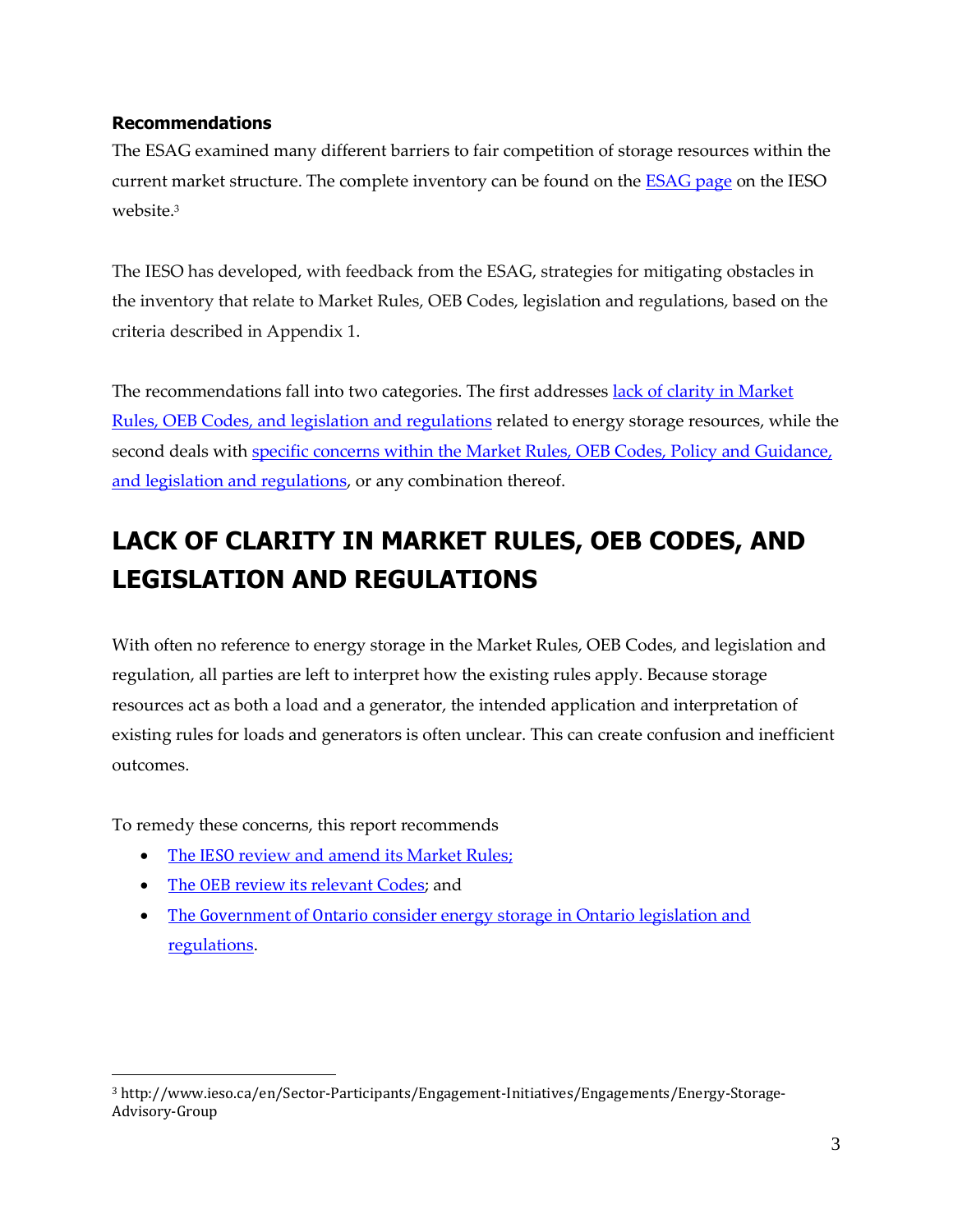#### <span id="page-8-0"></span>**Review and Amend the IESO Market Rules**

Energy storage is not specifically identified in the IESO's Market Rules. For example, rules regarding prudential requirements, facility registration, metering, operational rules, settlement, ancillary services and reliability requirements do not address storage. Further, software tools used for market administration and resource dispatch better support market participants that are loads or generators; these tools do not always effectively represent resources that can serve as both. Most notably, this includes the dispatch scheduling optimization (DSO) engine, which is used to determine optimal dispatch instructions through consideration of a number of future dispatch intervals. The DSO helps to avoid excessive cycling of resources, as well as unpredictable dispatch, assisting in the maintenance of reliability and efficiency of the grid.

#### **Recommendation**

The IESO should review and amend its Market Rules, where possible, to clarify the participation of storage resources in IESO-administered markets.

This lack of clarity in the Market Rules is a systemic issue related to other obstacles facing energy storage resources explored by ESAG, including the:

- Inability of energy storage to participate in the IESO operating reserve (OR) market;
- Inability to optimize regulation service in the IESO-administered market from energy storage facilities;
- Inability of the IESO dispatch scheduling optimization (DSO) engine to model energy storage functionality;
- Absence of mechanisms to enable energy storage facilities to accrue revenues by offering multiple, non-overlapping services; and
- Lack of clarity with respect to storage in the interconnection process.

#### **A Note on the Implementation of this Recommendation**

A key part of implementing this recommendation is a plan to ensure fair treatment of energy storage facilities with respect to other types of market participants. This plan will be influenced by the continued work of the IESO's ESAG, as well as learnings from the IESO's energy storage competitive procurements.

Any proposed amendments to the IESO Market Rules need to be directionally consistent with the changes considered as part of the market renewal initiatives.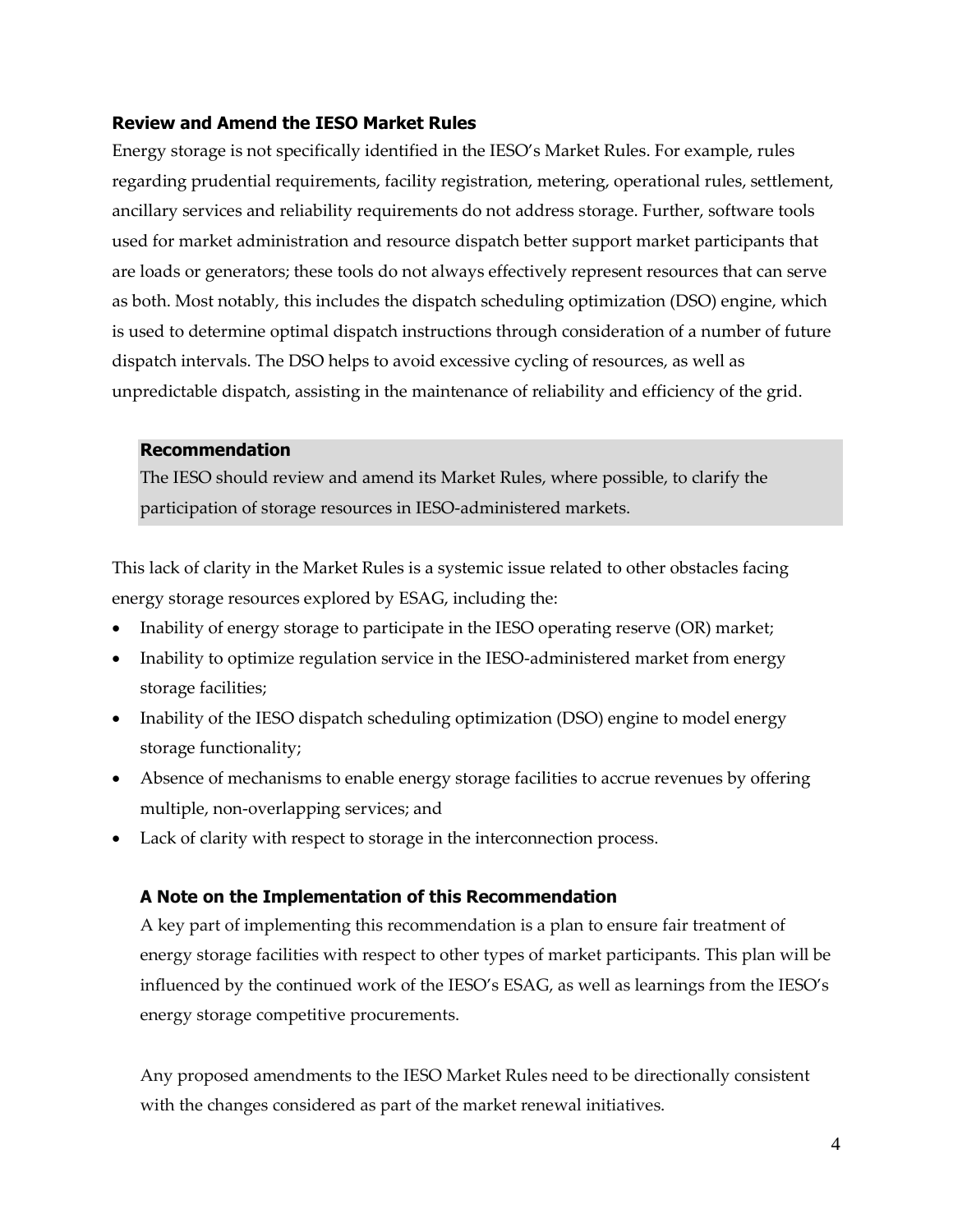As Market Rules are reviewed, in the short-term consideration should be given to providing:

- Clarification of performance requirements for inverter-based technologies (per the standards that are being or have been developed by the Canadian Standards Association), as well as the party responsible for initiating the connection assessment process; and
- Guidance on how to operate under the existing Market Rules, including the process for submitting dispatch data and responding to dispatch instructions, where applicable.

#### <span id="page-9-0"></span>**Review the Ontario Energy Board Codes**

Energy storage resources are not specifically referenced in OEB Codes, such as the Transmission and Distribution System Codes and the Retail Settlement Code. These Codes set out the obligations of distributors and transmitters and, among other things, provide the rules regarding connection of customers, as well as the economic evaluation of connections and expansions.

Because storage is not specifically identified in these Codes, sector participants, including transmitters and distributors, apply the existing regulatory framework to storage-related proposals, creating the risk of inconsistency.

#### **Recommendations**

- The OEB should review its Codes to consider energy storage participation and its regulatory framework, including processes and requirements for connections. This work may be undertaken in the context of broader initiatives outlined in the OEB's Business Plan, such as the initiative to enable DERs.
- Pending a comprehensive review of its Codes, the OEB could provide information on how to interpret the existing requirements in the Codes with respect to energy storage resources.

#### <span id="page-9-1"></span>**Consider Energy Storage in Ontario Legislation and Regulations**

In many cases, there is no clear role and/or definition of energy storage in Ontario legislation and regulation. While the government recently amended Ontario Regulation 429/04 A*djustments Under Section 25.33 of the Act* to address energy storage, other regulations – such as Ontario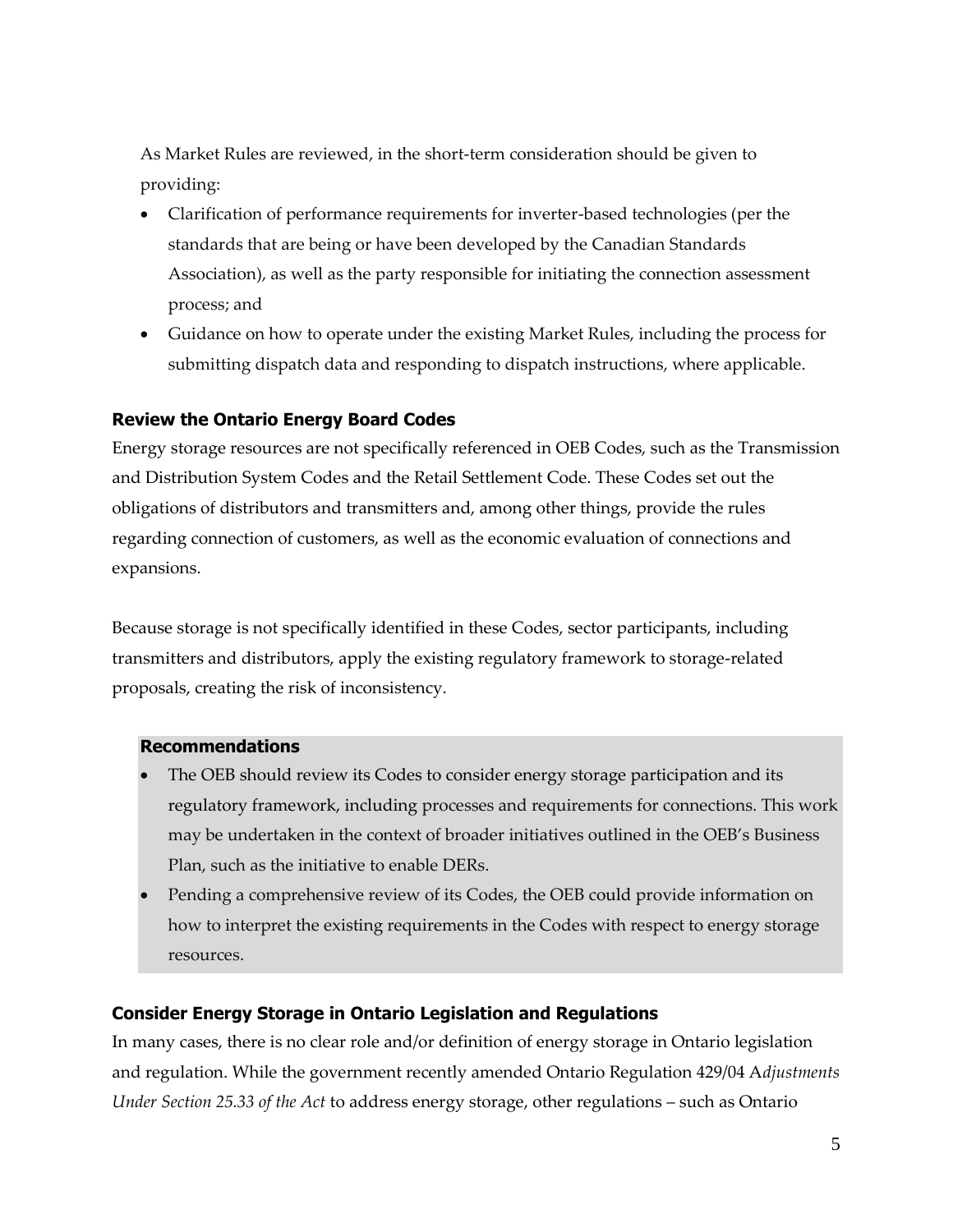Regulation 124/02 *Taxes and Charges on Hydro-Electric Generating Stations,* as well as Ontario Regulation 442/01 *Rural or Remote Electricity Rate Protection* – are left open to interpretation.

#### **Recommendation**

The Government of Ontario should consider the role of energy storage both as part of any new legislation and regulations or amendments to existing legislation and regulation and within Ontario Regulations 124/02 and 442/01, which refer to the [gross revenue charge](#page-14-1) and [rural and remote rate protection plan surcharge.](#page-15-0) 

# <span id="page-10-0"></span>**SPECIFIC CONCERNS WITH MARKET RULES, OEB CODES, POLICY AND GUIDANCE, AND LEGISLATION AND REGULATION**

Concerns identified by ESAG with respect to specific content covered by the IESO Market Rules, OEB Codes, Policy and Guidance, and legislation and regulation (and combinations thereof) are addressed in the following mitigating strategies:

- 1. [IESO Market Rules](#page-11-2)
- [Consider the market-efficiency impact of applying wholesale uplift charges](#page-11-0)
- 2. [OEB Codes, Policy and Guidance](#page-11-3)
- [Review the application of transmission and distribution charges](#page-11-1)
- [Clarify the use of forecast revenues from distribution and transmission rates as an offset to](#page-12-0)  [connection costs](#page-12-0)
- [Provide a clearer framework for including storage assets in rate base](#page-13-0)
- [Address the incentive for distributors to favour capital investments](#page-13-1)
- 3. [IESO Market Rules and OEB Codes, Policy and Guidance](#page-14-2)
- [Develop guidance for storage resources providing multiple services to different entities](#page-14-0)
- 4. [Legislation and Regulations](#page-14-3)
- [Review the application of the gross revenue charge](#page-14-1)
- Review the application of [the RRRP program surcharge](#page-15-0)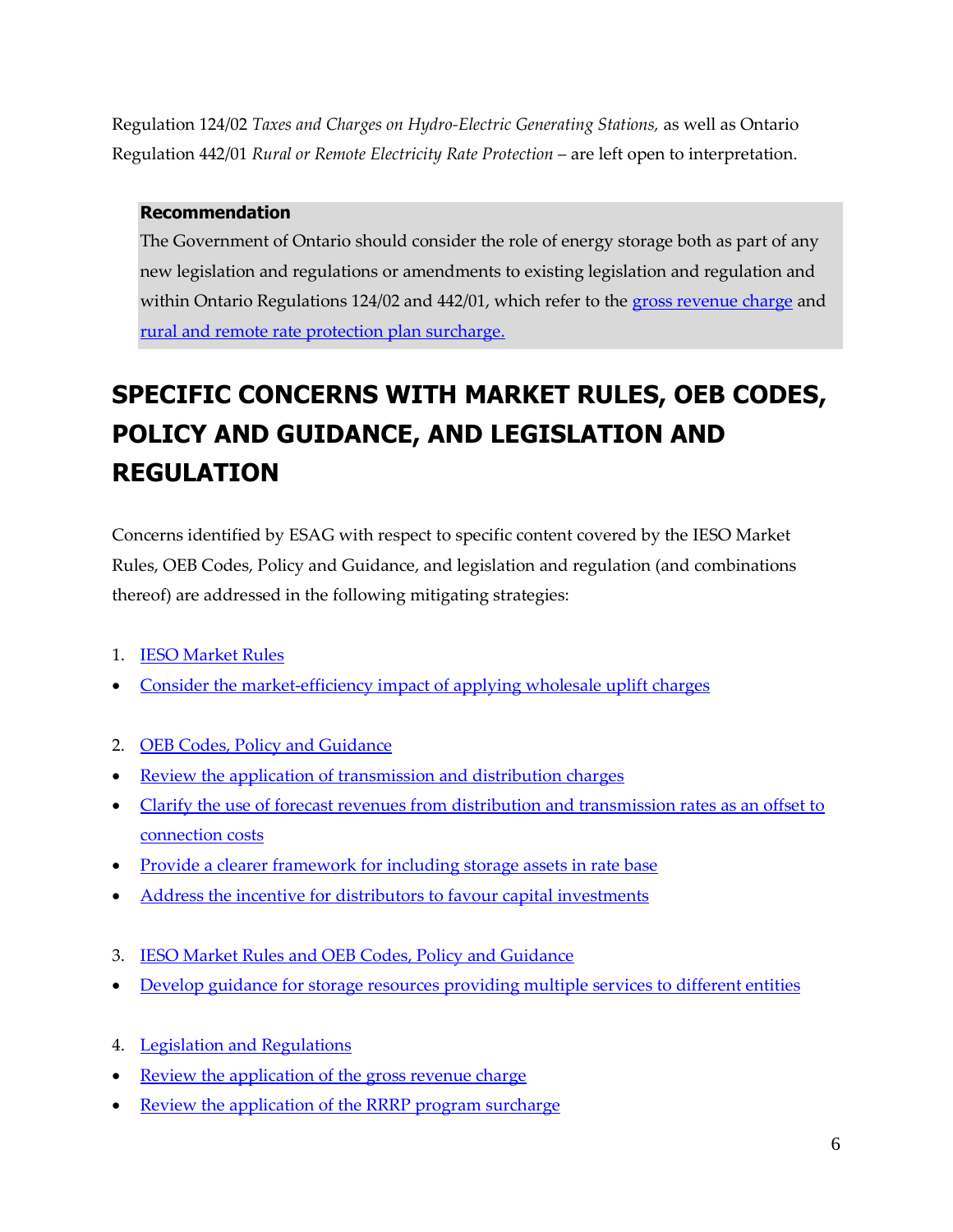[Clarify the resources that transmitters and distributors can own and operate](#page-15-1)

#### <span id="page-11-2"></span>**Section 1 - IESO Market Rules**

#### <span id="page-11-0"></span>**Consider the Market-Efficiency Impact of Applying Wholesale Uplift Charges**

Currently, uplift charges are used to recover the costs associated with such items as cost guarantees, ancillary services and reliability expenses. As part of operating the market, the IESO calculates uplift charges and allocates them to market participants on their withdrawals of electricity.

Storage resources withdrawing electricity to charge their facilities are required to pay wholesale uplifts according to their consumption, much like a traditional load. The storage community has indicated that this may result in inefficient market outcomes if the storage facilities recover these costs through the market when providing a wholesale market service. For example, stakeholders noted that market inefficiencies could result if the application of the uplifts prevented a storage facility from being economic to dispatch and this resulted in higher total costs to the system.

The IESO believes that it is appropriate for storage resources to pay wholesale uplifts from the perspective of consistency with how other market participants are charged, as well as fairness in terms of paying for the services from which they benefit. However, more discussion is required to understand the impact on market efficiency.

#### **Recommendation**

The IESO should lead further discussions to consider the potential impacts to market efficiency resulting from the application of uplift charges. These discussions should be coordinated with design changes as part of the IESO's market renewal initiatives.

#### <span id="page-11-3"></span>**Section 2 – OEB Codes, Policy and Guidance**

#### <span id="page-11-1"></span>**Review Application of Transmission and Distribution Charges**

Without a specific rate class for energy storage resources, transmitters and distributors must interpret the existing framework to determine the applicability of transmission and distribution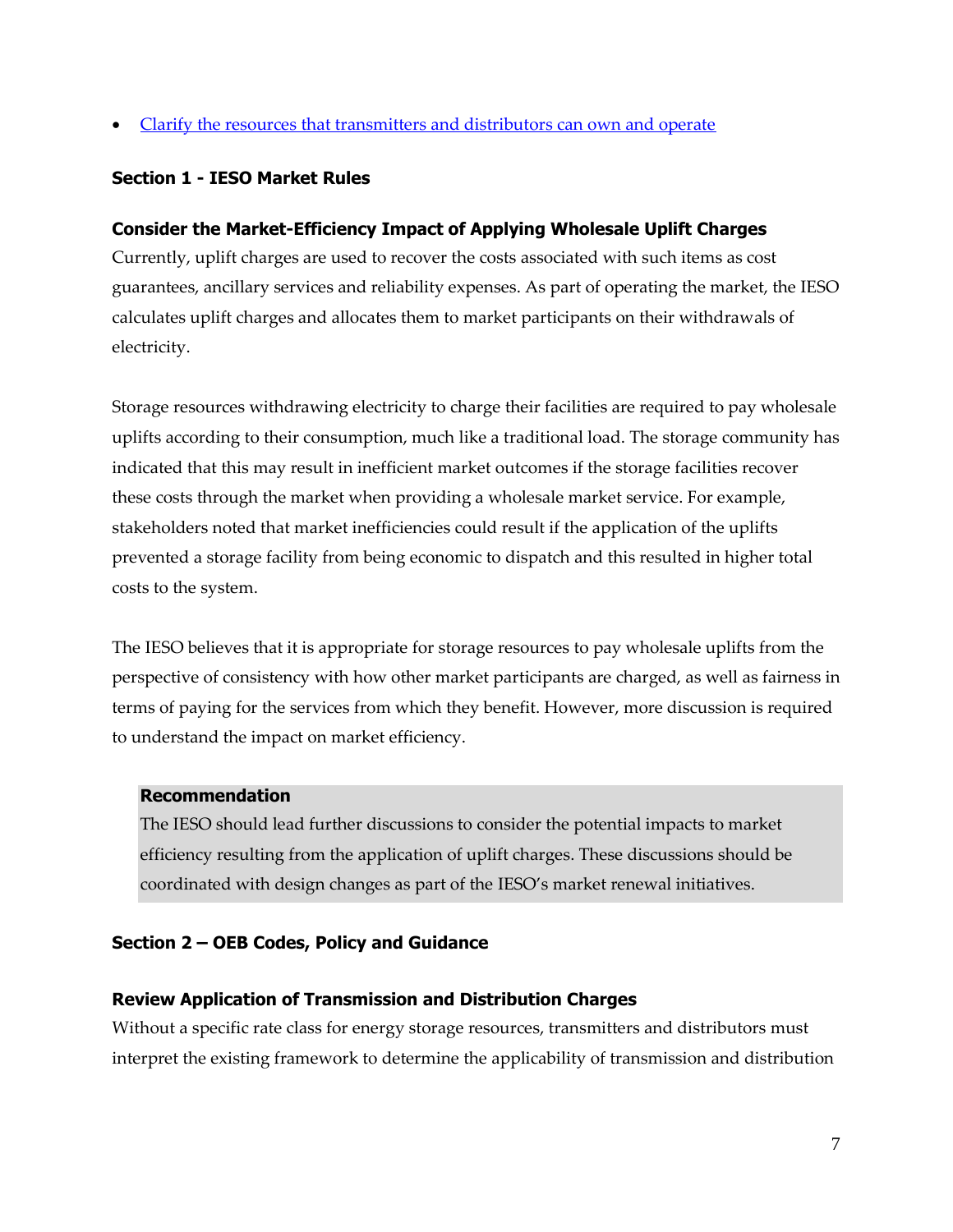charges to energy storage resources. This issue means that energy storage resources are generally treated as loads for the purposes of the application of these charges.

The storage community also expressed concern with respect to gross load billing for the line and transformation connection components of the transmission charges. Specifically, the concern is that storage resources experience a lower threshold for triggering gross load billing than embedded renewable resources. This issue has been raised as part of a live proceeding before the OEB EB-2017-0049 and continues to be monitored by the sector.

Transmission and distribution charges are the jurisdiction of the OEB. Given the complexity of this issue, and its linkages to the regulatory framework, the IESO recommends that further dialogue on these challenges take place.

#### **Recommendation**

As the application of transmission and distribution charges is a complex and multi-faceted problem that involves cost allocation and rate design, the OEB should lead further discussions on this issue.

#### **A Note on the Implementation of this Recommendation**

The OEB will be considering the application of charges, as well as rate design, as part of the initiatives outlined in its [2018-2021 Business Plan](https://www.oeb.ca/sites/default/files/OEB-2018-2021-business-plan.pdf) to identify regulatory reforms needed to facilitate the integration of distributed energy resources, including storage.

#### <span id="page-12-0"></span>**Clarify the Use of Forecast Revenues from Distribution and Transmission Rates as an Offset to Connection Costs**

Because energy storage resources are often treated as loads, they are subject to transmission and distribution charges based on their withdrawals of electricity. In some cases, these revenues are not considered when determining capital cost contributions related to new or expanded connections, as per section 3.2.1 of the Distribution System Code (DSC) and section 6.3 of the Transmission System Code (TSC). This issue has resulted in inconsistent treatment of energy storage as it relates to the provisions of the DSC and TSC.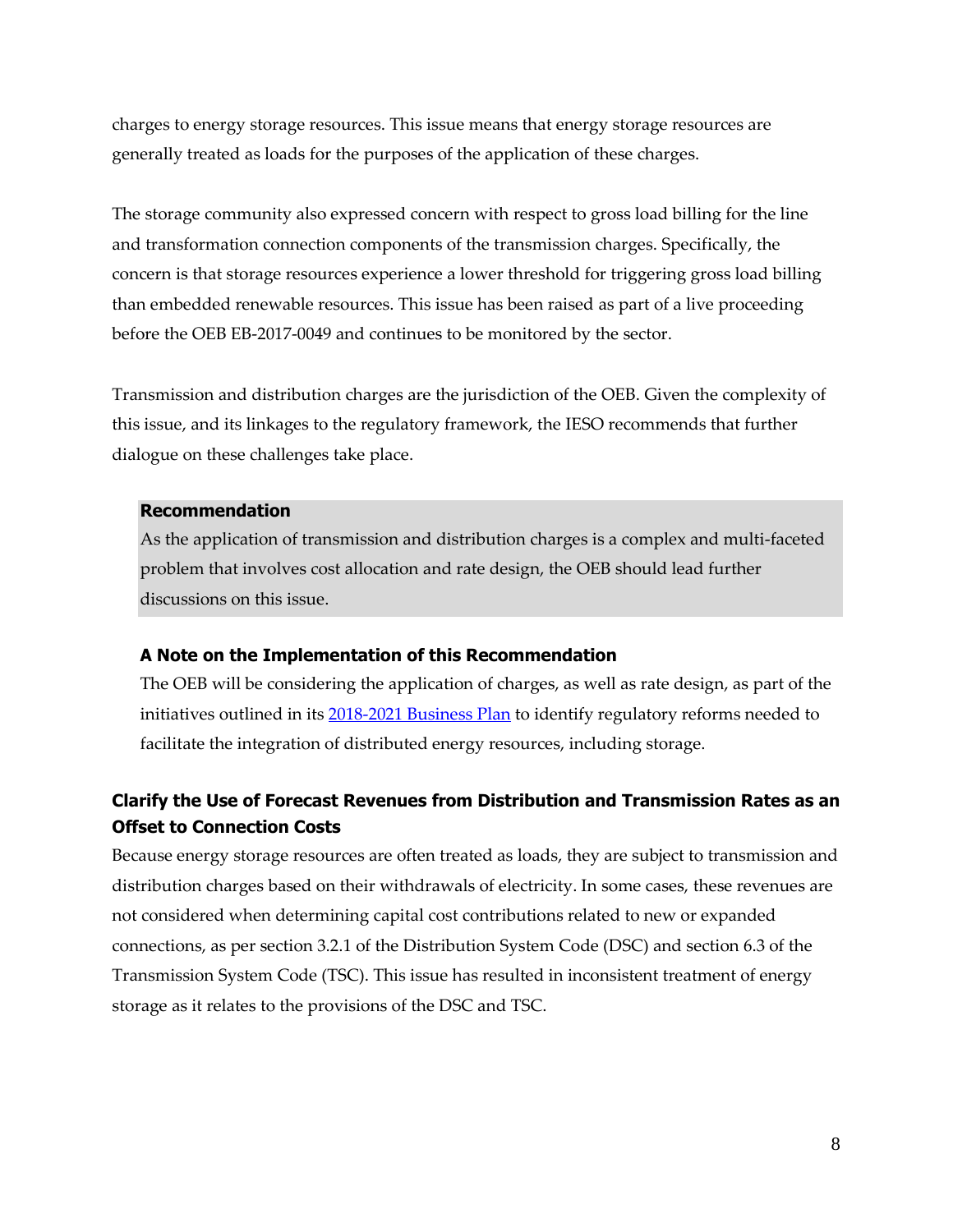#### **Recommendations**

- To the extent that there is an inconsistent application of the DSC and TSC for energy storage facilities when it comes to connection costs, the OEB should provide clarification on the intention and expected application of these provisions.
- The OEB should also ensure stakeholders are aware of the process for filing complaints regarding incorrect application of rules.

#### <span id="page-13-0"></span>**Provide a Clearer Framework for Including Storage Assets in Rate Base**

Regulated utilities now have more potential cost-effective options for meeting their distribution or transmission needs, including storage. Distributors and transmitters are more practiced in the process for cost recovery of "poles and wires" solutions through the rate base, while there is less experience in the inclusion of other types of cost-effective assets in the rate base. While some distributors have already included storage in rate base, more clarity is required on how a distributor or transmitter can include a cost-effective storage asset in its rate base.

#### **Recommendation**

With new potential cost-effective options to meet needs, the OEB should provide the sector with greater clarity on how to include options such as cost-effective energy storage in the rate base.

#### **A Note on the Implementation of this Recommendation**

The OEB's Guidelines for Electricity Distributor Conservation and Demand [Management](http://www.ontarioenergyboard.ca/oeb/_Documents/EB-2012-0003/CDM_Guidelines_Electricity_Distributor.pdf) discuss how distributors can apply to recover the costs of storage in rates if the need for capital investment is deferred or displaced. In addition, discussions on facilitating the use of DERs, such as storage, as alternatives to "poles and wires" are expected to continue as part of the OEB initiative to move to a regulatory framework that would allow utilities to strengthen their focus on long-term value and least- cost solutions.

#### <span id="page-13-1"></span>**Address the Incentive for Distributors to Favour Capital Investments**

Under the current regulatory framework, distributors may be incented to pursue their own capital investments over third-party solutions to provide a distribution service. This is not only because distributors earn a return on capital but not on operating expenses, through which third-party solutions would be financed, but also because distributors have a legal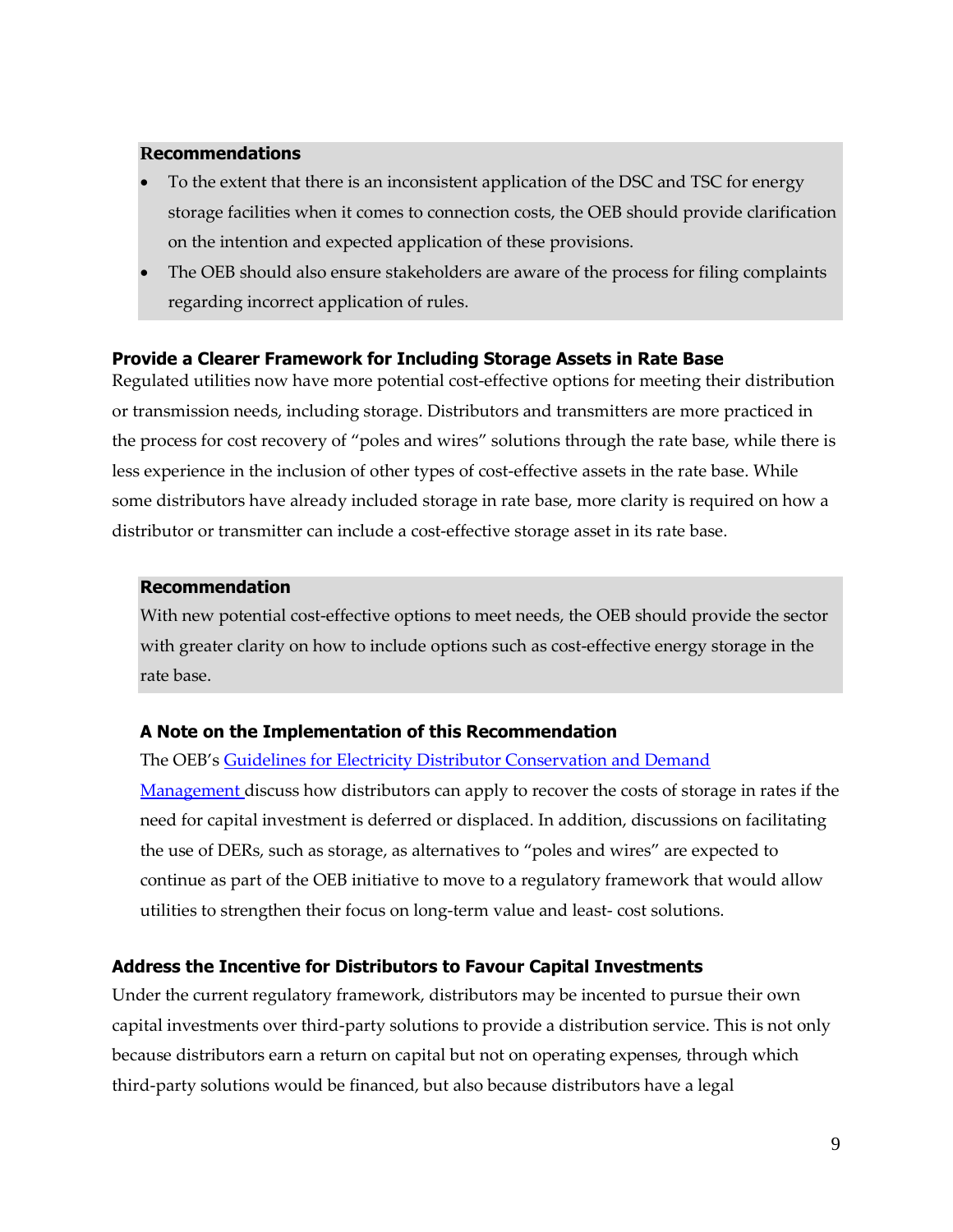responsibility to maintain the safety and reliability of their systems and relying on a third-party solution to meet those obligations may be perceived as riskier.

#### **Recommendation**

The OEB should consider emerging alternatives for service provision, such as energy storage, in its planned review of utility remuneration.

#### <span id="page-14-2"></span>**Section 3 –IESO Market Rules and OEB Codes, Guidance and Policy**

#### <span id="page-14-0"></span>**Develop Guidance for Storage Resources Providing Multiple Services to Different Entities**

Currently, there are limited means to enable energy storage facilities to accrue revenues from offering multiple, non-overlapping services. While they have the potential to provide services behind-the-meter, at the distribution and transmission levels, and to the wholesale markets, existing frameworks are not conducive to optimizing the services they can provide.

#### **Recommendations**

- Recognizing that storage can provide services behind-the-meter and at the distribution and transmission levels, the OEB should develop guidance on providing multiple services to different entities.
- The IESO should lead discussions with the storage community to better understand the breadth of wholesale market services that energy storage could provide and how to integrate this into the current IESO-administered markets.
- Given the interconnected nature of these recommendations, the IESO suggests that further discussions should include engagement with the ESAG.

#### **A Note on the Implementation of this Recommendation**

The OEB has identified the need to appropriately compensate the multiple value streams that DERs, such as storage, can provide as part of its broader initiative to enable DERs.

#### <span id="page-14-3"></span>**Section 4 – Legislation and Regulation**

#### <span id="page-14-1"></span>**Review the Application of the Gross Revenue Charge**

Hydro-electric generating facilities pay taxes and charges calculated on their gross revenue, as required through Ontario Regulation 124/02.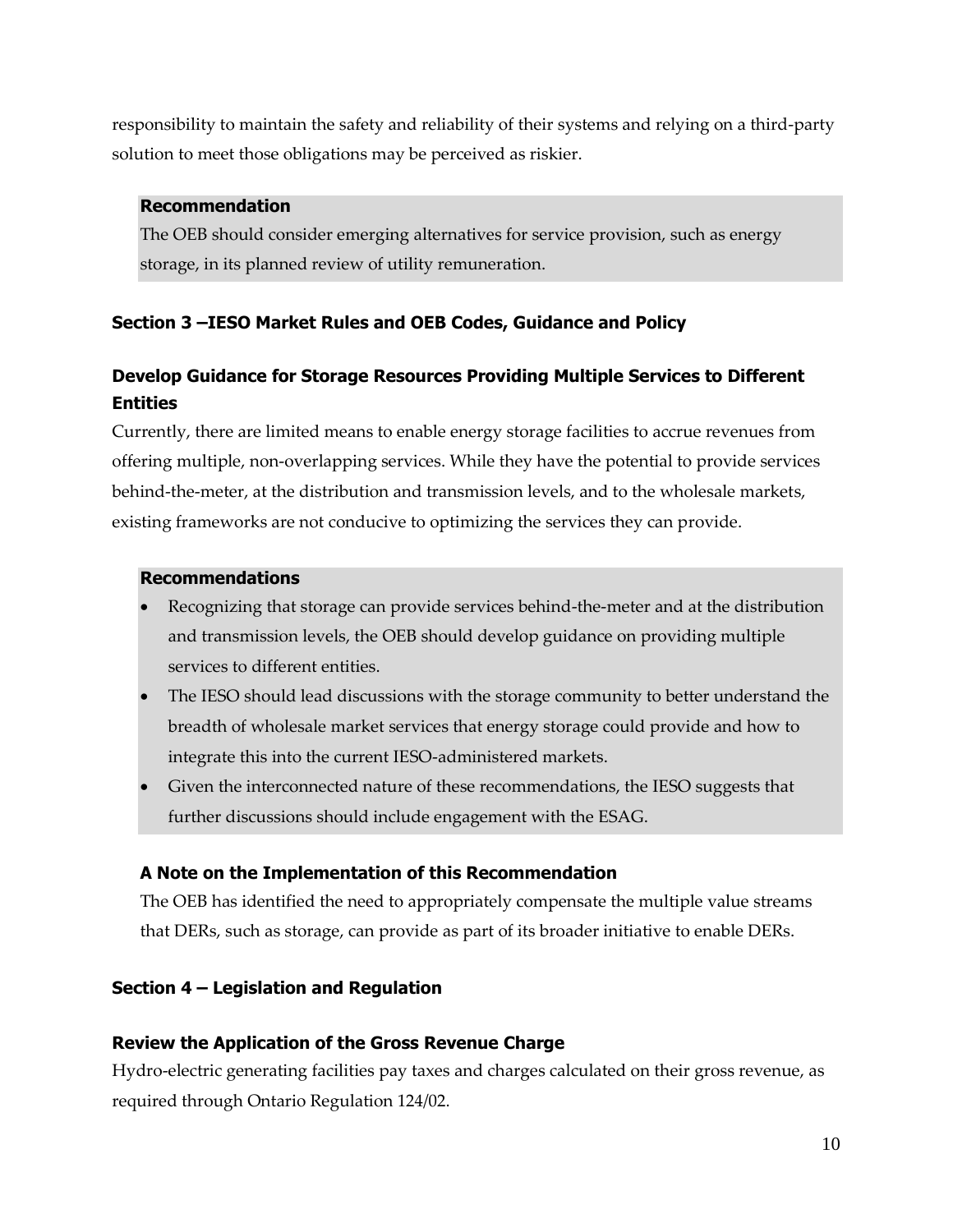There are three parts to this gross revenue charge (GRC):

- Property tax portion payable to the Minister of Finance
- Property tax portion payable to the Ontario Electricity Financial Corporation, and
- Water rental charge portion payable to the Minister of Finance.

These charges are applied to pumped hydro facilities when they withdraw electricity from the grid to operate the facility's pumps, much like a load. The storage community has indicated that the application of the gross revenue charge may not be appropriate as the stored electricity is returned to the grid.

#### **Recommendation**

Since GRC has tax policy and other considerations, the Ministry of Energy, Northern Development and Mines and the Ministry of Finance should lead further dialogue and review of the application of the GRC to pumped hydro storage.

#### <span id="page-15-0"></span>**Review the Application of the RRRP Program Surcharge**

The Rural and Remote Rate Protection (RRRP) program, required by *Ontario Regulation 442/01*, is a surcharge applied to all electricity consumers. Funds collected are provided to some LDCs to help offset the cost of providing service to consumers in rural and remote areas.

Storage facilities are subject to this surcharge on their withdrawals, similar to a load. The storage community has indicated that the application of the RRRP charge may not be appropriate as the stored electricity is returned to the grid.

#### **Recommendation**

Given that this charge deals with government programs and policy, the Ministry of Energy, Northern Development and Mines should lead further dialogue and review of the appropriateness of applying the Rural and Remote Rate Protection surcharge to storage.

#### <span id="page-15-1"></span>**Clarify the Resources that Transmitters and Distributors can Own and Operate**

*Section 71 (3) of the OEB Act* identifies the types of resources that distributors can own and operate, including energy storage. Stakeholders have observed that a similar provision is not included in the act for transmitters.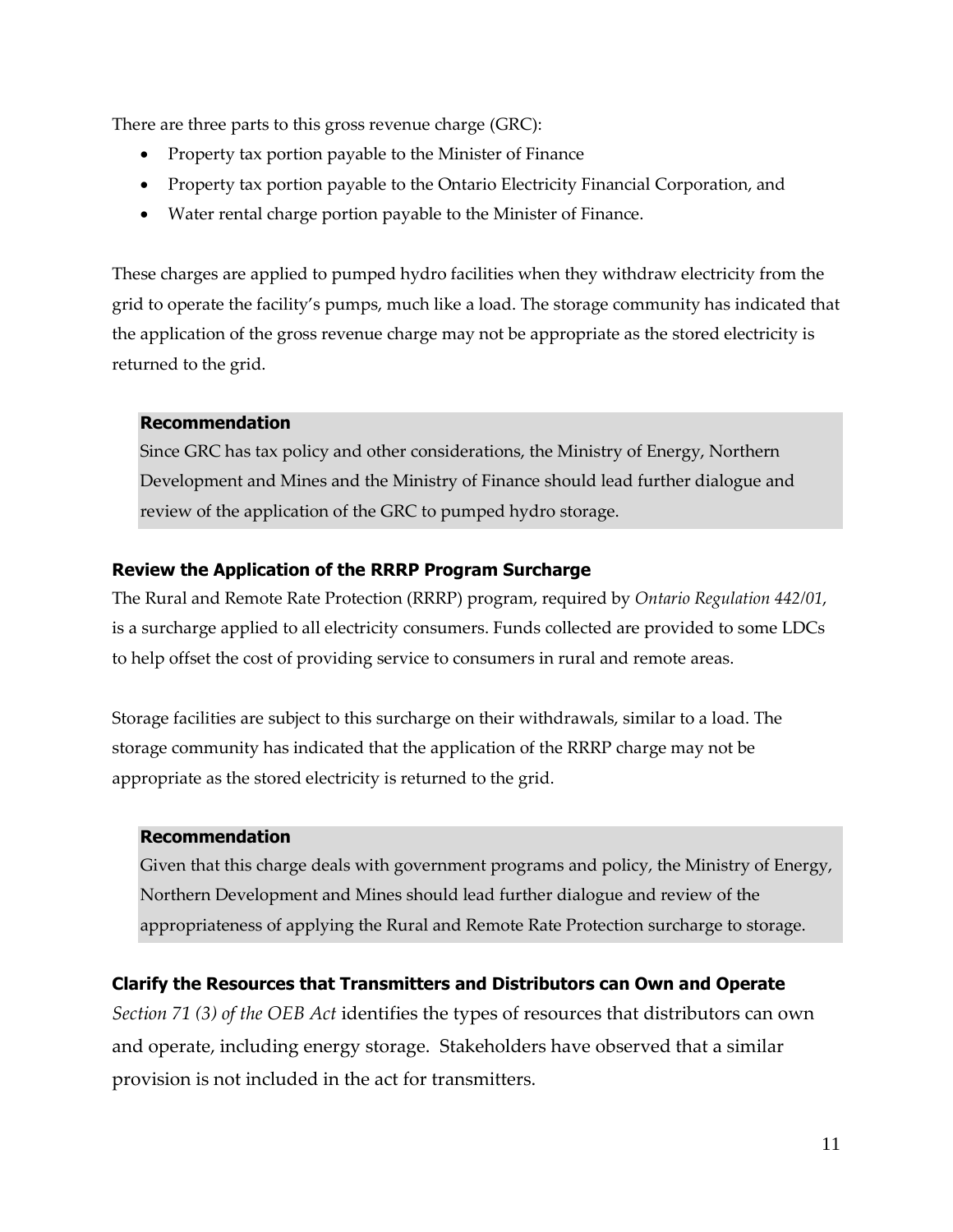It was also noted that there is clarity required around how Section 71(3) of the act relates to Section 80 of the act, which refers to the requirement to notify the OEB of generation ownership by transmitters and distributors. The IESO notes that a licensed entity could approach the OEB to request clarity on the relationship between these two provisions of the act, if it so required.

#### **Recommendation**

The Ministry of Energy, Northern Development and Mines should give consideration to creating a similar provision for transmitters as that in Section 71(3) of the OEB Act provides in respect of distributors.

### **NEXT STEPS**

 $\overline{a}$ 

The IESO, with the input of ESAG members, has completed an important step in addressing barriers facing energy storage by categorizing and evaluating obstacles and, where appropriate, identifying mitigating solutions.

The ESAG has an enduring role and its focus will now shift to implementing the mitigating strategies within the IESO's mandate.

Specifically, in 2019, the ESAG will focus on creating and implementing a plan to ensure consistent treatment of energy storage facilities and inform IESO Market Rule amendment proposals through discussions of<sup>4</sup> the:

- Integration of storage into wholesale market products and regulation service; and
- Interface between the wholesale market and distribution-connected storage.

The IESO welcomes the OEB and others to use the ESAG as a forum to continue discussions on barriers related to their mandates, where feasible and appropriate. The IESO recognizes that further work regarding many of the recommendations related to items within the OEB's

<sup>4</sup> As discussed in the "Future ESAG Issues Scope" materials at the November 6, 2018 meeting, available at: http://www.ieso.ca/en/Sector-Participants/Engagement-Initiatives/Engagements/Energy-Storage-Advisory-Group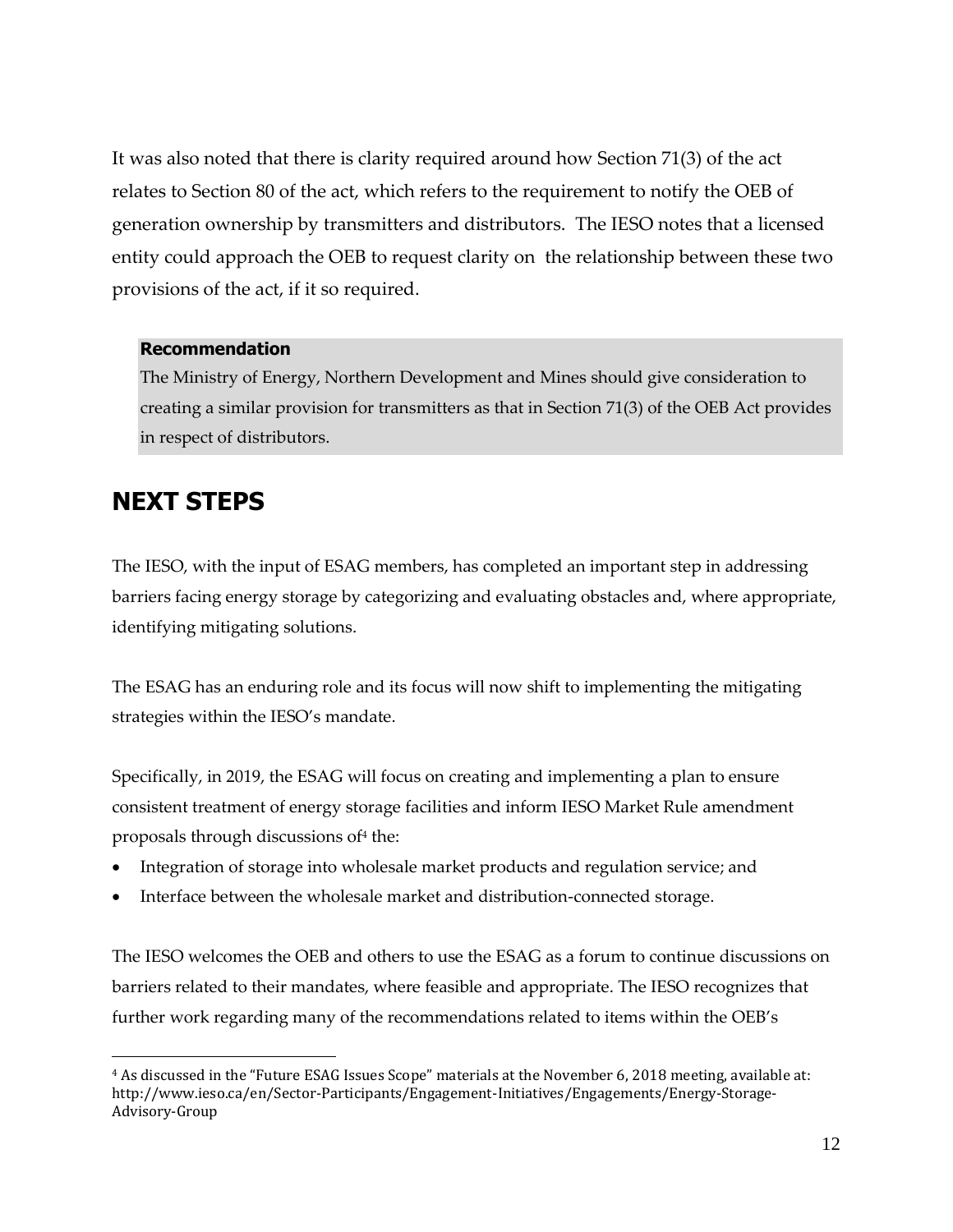mandate will be conducted as part of its initiatives to facilitate DERs and address the remuneration of utilities. The scope of these initiatives is broader than issues pertaining solely to energy storage and a broader set of stakeholders must be engaged. The IESO encourages members of the ESAG to participate in the OEB's consultations on these initiatives as well. To the extent that this work addresses a barrier identified through ESAG or is related to IESO initiatives, ESAG members have expressed an interest to have a common forum for these discussions.

While the focus of this work is on the current structure of the market, the IESO also encourages ESAG members to participate directly in the future market vision as part of the market renewal initiatives.

# **CONCLUSION**

With the growth of energy storage resources that can play a significant role in supporting system reliability, the sector must work together to enable fair competition when these resources are technically able to deliver these services.

The IESO, with the input of ESAG members, has taken an important step in unlocking opportunities for storage resources. Obstacles have been identified and mitigating strategies, where appropriate, have been developed to ensure that storage resources can be integrated into the market and can compete in the delivery of services, where technically feasible.

Because the current electricity market, supporting tools and processes, and regulatory frameworks were created before widespread adoption of distributed energy resources, including storage, many of the barriers identified in this report stem from a lack of clarity with respect to how storage should participate in the Market Rules, OEB Codes, and legislation and regulation.

Addressing obstacles to fair competition of energy storage resources requires further collaboration and ongoing dialogue among stakeholders in the electricity sector, including new and existing market participants, regulators and those that establish public policy.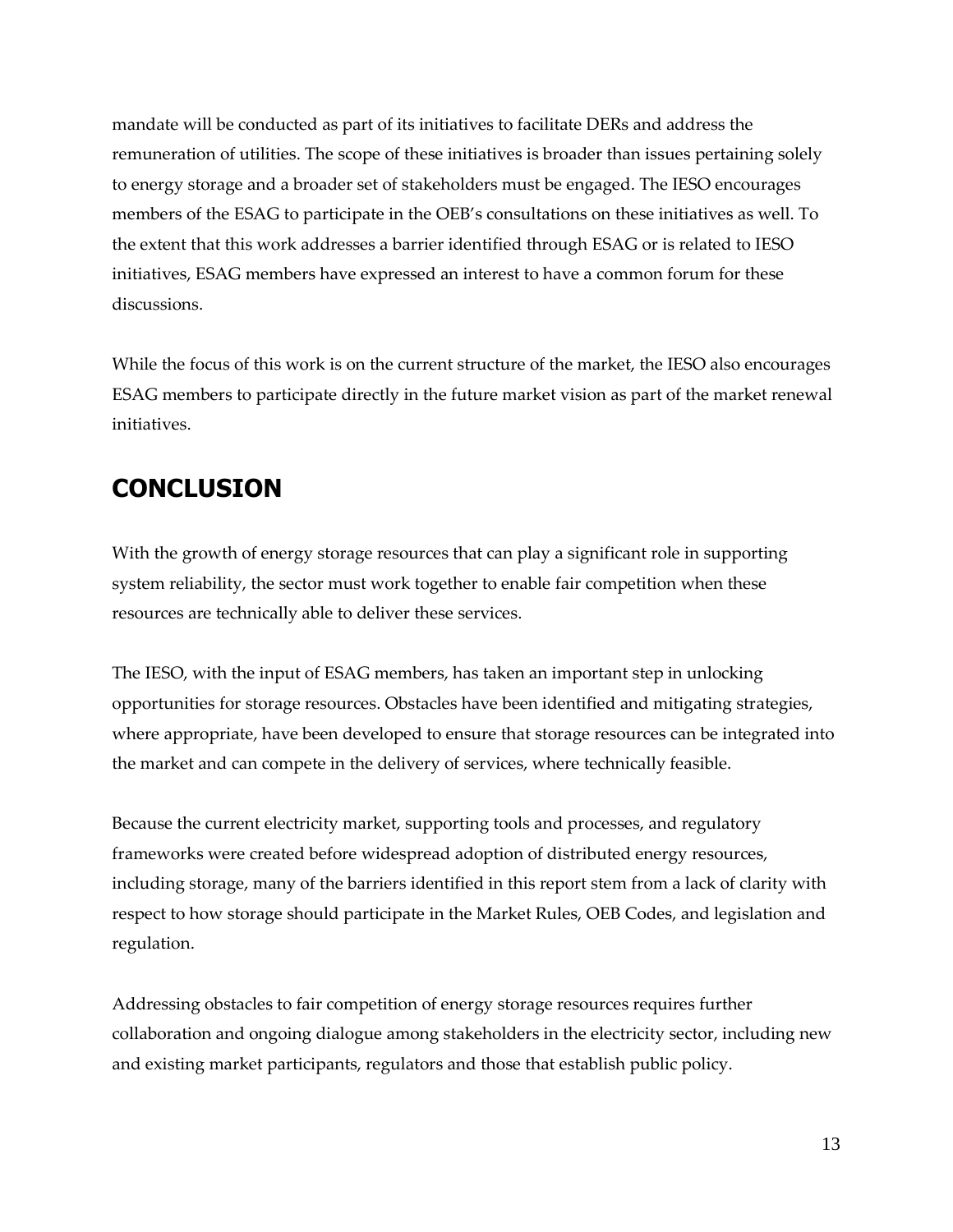The IESO is committed to its role enabling competition of energy storage in the delivery of services. To that end, it will continue to leverage the ESAG to support the implementation of the IESO-centred recommendations outlined in this report.